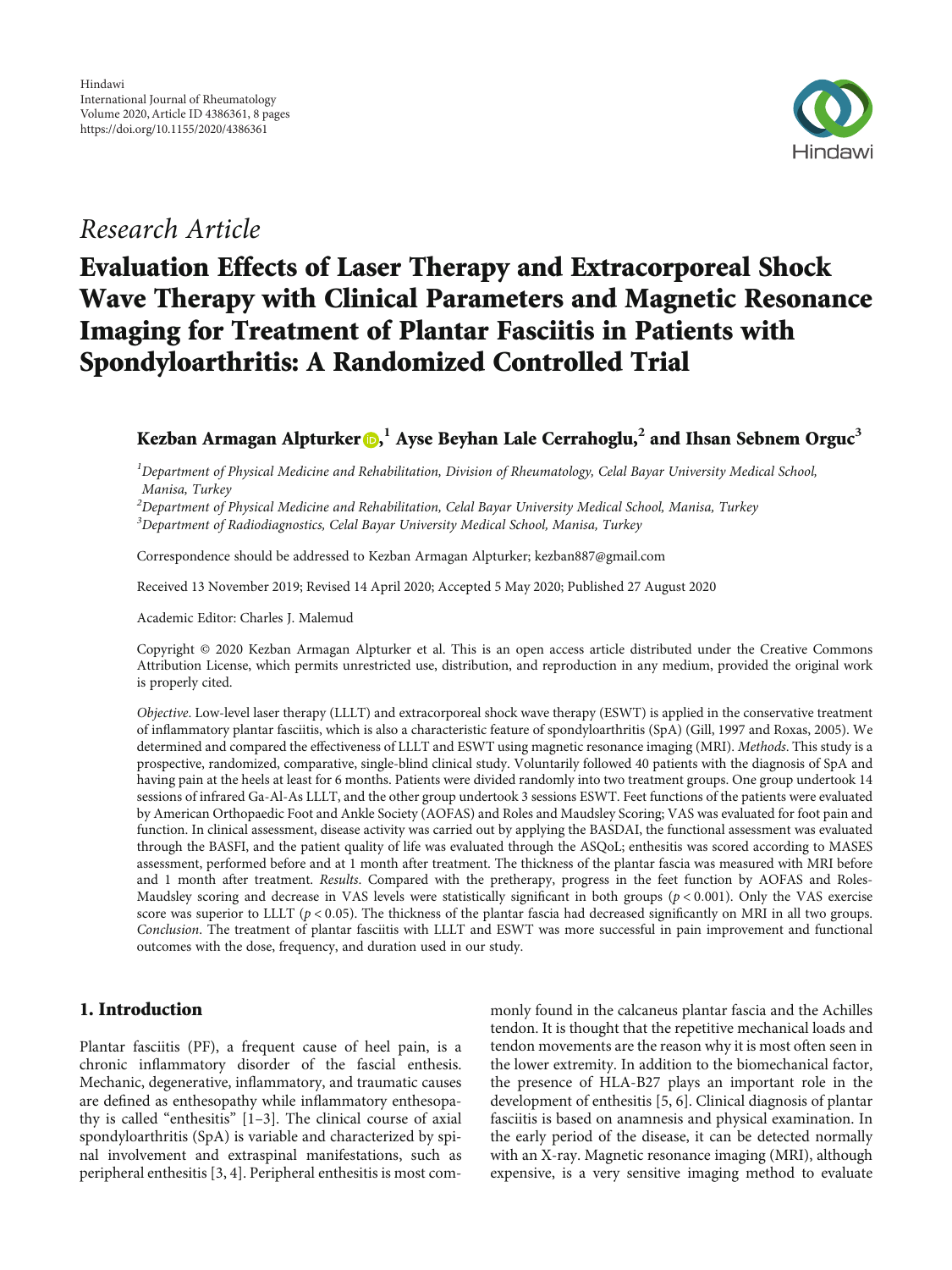plantar fascia morphology and bone marrow edema [[7](#page-6-0)]. Major MRI findings include increased thickness of plantar fascia (>4 mm) pattern at T1-weighted images, diffuse bone marrow edema at the calcaneal adhesion site, and soft tissue edema around the pattern at T2-weighted images.

Typical pain, especially with the first few steps in the morning or after prolonged, present with a throbbing, burning, or piercing type of inferior heel pain. The treatment of plantar fasciitis is mainly conservative. Conservative treatment options include weight loss, Achilles tendon and fascia stretching exercises, daily physical activity arrangements, night supports, hot-cold treatments, ice massage, and soft and orthopedic walking shoes; viscoelastic ground still and physical therapy methods are used in chronic-resistant cases (therapeutic ultrasound therapy, iontophoresis, shock wave therapy, and low-level laser therapy) [\[2](#page-6-0), [8, 9\]](#page-6-0).

ESWT is the combination of the first letters of the words of Extracorporeal Shockwave Therapy [\[10\]](#page-6-0). The possible mechanism of ESWT in soft tissues is thought to be the release of growth factors associated with angiogenesis after shockwave application and accelerate tissue healing by increasing the formation of new vessels and oxygenation in the environment [[11, 12](#page-6-0)].

The basic mechanism of low-level laser therapy (LLLT) is tissue stimulation. Biostimulant means accelerating the selfrepair activity of living tissue. This effect is caused by the lymphatic drainage effect of radiation applied to tissues. The LLLT increases the permeability of the cell membrane and accelerates the fibroblast activity by increasing cell metabolism [[13](#page-6-0)].

Despite the increasing popularity of LLLT and ESWT, randomized controlled studies comparing the efficacy of treatment modalities are lacking. This study is aimed at comparing and determining the anti-inflammatory analgesic effect of LLLT and ESWT at a 1-month follow-up of plantar fasciitis in patients with spondyloarthritis.

#### 2. Patients and Methods

The study group included 48 people who responded to the invitation to participate and agreed to be involved in the proposed research study. At the end of the treatment, they were told to come to check after a month. However, 40 people completed the study (20 males, 20 females; mean age 37*:*78 ± 9*:*86 years; range 18 to 60 years). Study protocol of Celal Bayar University Faculty of Medicine Ethics Committee was taken with the decision No: 20478486; after the decision, patients were included in the study. Written informed consent was obtained from each patient. The study was conducted under the principles of the Declaration of Helsinki. Statistical power analysis was carried out before starting the study. The minimum number of people (*n*) for each group was calculated to be 20 when divided into 2 groups with 95% confidence, 80% effect size, and 70% power (Figure [1](#page-2-0)).

The involvement criteria were as follows: the diagnosis of SpA by the criteria of Assessment of Spondyloarthritis International Society (ASAS) 2009, without the active disease (BASDAI < 4, without ESR and CRP elevation in routine

control), having at least 6 months of heel pain. The diagnosis was confirmed clinically by the physical examination finding of tenderness to palpation with local pressure at the origin of the plantar fascia on the medial tubercle of the calcaneus and with passive dorsiflexion of fingers. In our study, patients' pain (after waking up in the morning in the first few step or increased pain during walking after resting) was evaluated with a visual analog scale (VAS). An indication of significant pain by a score of >5 for VAS (VAS for the first few steps in the morning and during exercise).

The exclusion criteria were history of heel surgery, application of physical therapy methods, or local steroid injection in the heel within the last 3 months and any disease contraindicated to physical therapy. This was a prospective, laminated blocked randomized, comparative, single-blind, clinical study. The first treatment group was determined by the closed-envelope randomization method of the first patient meeting the criteria. Then two-block randomization was performed by minimization method stratification according to age and sex.

14 sessions of 50 mW, 10 Hz, 8 J/cm<sup>2</sup>, and 830 nm wavelength infrared Ga-Al-As LLLT was applied to one group; 3 sessions in total of 10 Hz frequency 2.5 bar, and 2000 beat shock wave was applied once a week to the other group. LLLT, US therapy, and ESWT were performed by the same investigator using the BTL-5000 SWT combined device (BTL Turkey, Ankara, Turkey). All patients were included in the supervised exercise program.

American Orthopaedic Foot and Ankle Society (AOFAS) is a rearfoot score questionnaire that comprises nine questions to evaluate pain, function, and foot alignment. It has evaluated over a total of 100 points. A result of 0-69 bad, 70-79 moderate, 80-89 good, and 90-100 is considered excellent [\[14\]](#page-7-0).

Roles-Maudsley scoring system is a practical scoring method that measures the association of pain on the extremity with activity. The pain is scored as excellent-good-medium and bad [[14](#page-7-0)].

Pain intensity during exercise and morning first step was measured on a 100 mm visual analog scale (VAS). The endpoints of the scale were determined by no pain at 0 mm and unbearable pain at 100 mm [\[15\]](#page-7-0).

ASQoL is a scale that questions the quality of life of patients by giving yes-no answers to each question out of 18 questions. The sum of yes gives the score. Lower scores indicate better quality of life [\[16\]](#page-7-0).

BASDAI is an index of disease activity. There are 6 questions about fatigue, spinal and peripheral joint pain, compression sensitivity, and morning stiffness. On the 10 cm horizontal VAS scale, a value of 0 to 10 is determined in the first five questions, and the average of these two questions related to morning stiffness is averaged and the first 4 questions are summed and divided by 5 to produce 0-10 points. A score of 4 or more indicates active disease [[17](#page-7-0)].

Bath Ankylosing Spondylitis Functional Index (BASFI) consists of 10 questions, and each question is given a score of 0-10. Eight of them are related to activities of daily living and two of them evaluate coping with daily life. BASFI's total score is calculated by averaging 10 questions [\[17\]](#page-7-0).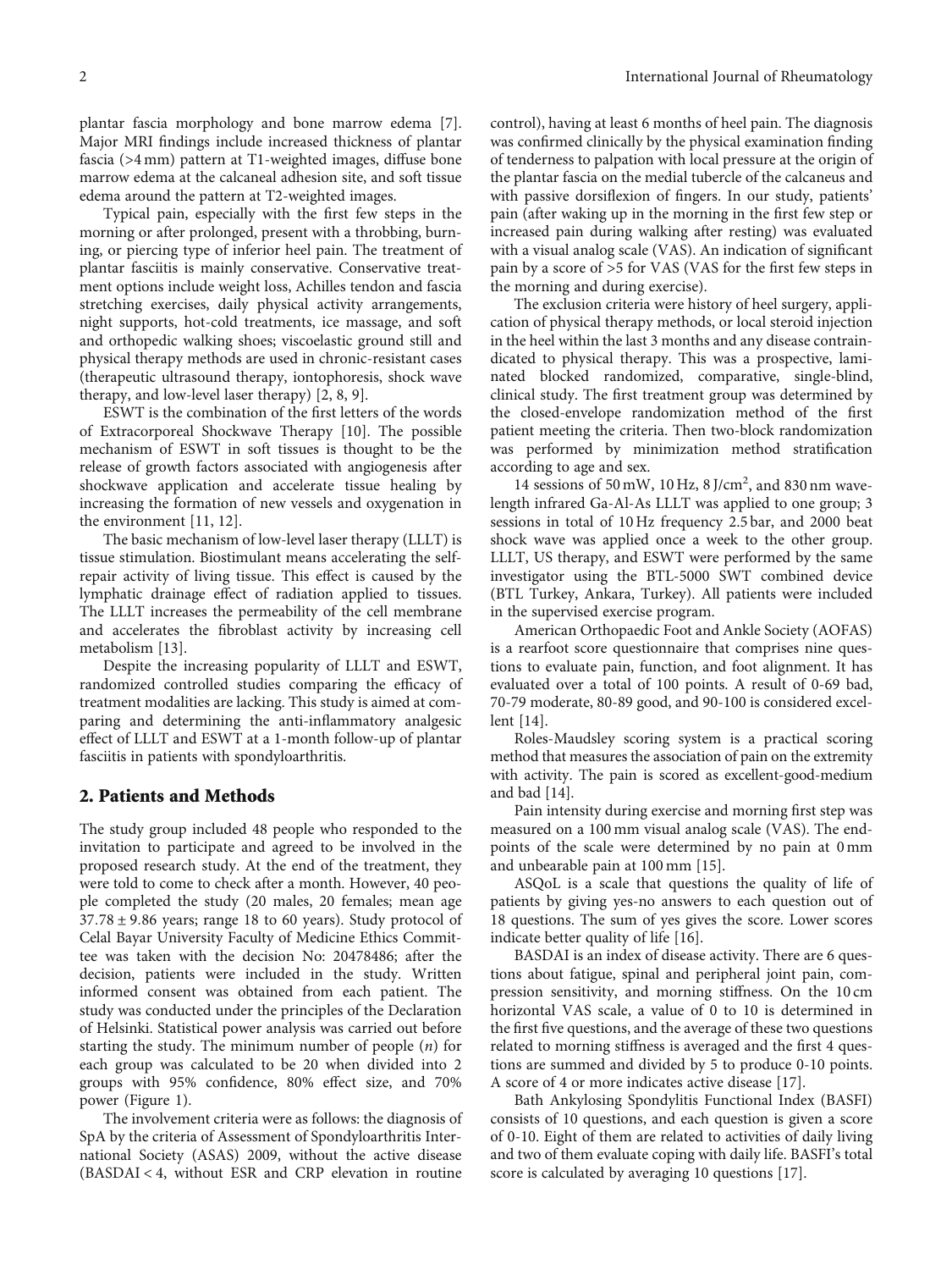<span id="page-2-0"></span>

Figure 1: Flowchart of the study design. Abbreviations: ESWT: extracorporeal shock wave therapy; LLLT: low-level laser therapy.

MRI was performed using a SIGNA\_ HDXT 1.5 Tesla MRI system (GE Healthcare, Chicago, IL) before and 1 month after treatment. The maximum thickness of the proximal plantar fascia where it attaches to the calcaneus was measured using electronic calipers on fluid-sensitive MRI sequences. After all the patients had completed the therapy, the pre- and posttreatment MRI scans were interpreted simultaneously by a radiologist (S.O.), who was unaware of the treatment groups.

2.1. Statistical Analysis. All analyses were performed using SPSS for Windows version 15.0 software (SPSS Inc., Chicago, IL, USA). Continuous variables with normal distribution were shown as mean ± standard deviation. Categorical variables were shown as numbers. To compare the two groups for continuous variables, the groups were compared using the *t*-test for independent samples and the Mann–Whitney *U* test for categorical data. A *p* value of less than 0.05 was considered statistically significant.

#### 3. Results

Demographical data and measurement results of the involved patients were presented in Table [1.](#page-3-0)

The mean of Roles-Maudsley scoring, AOFAS posterior foot score, and VAS values calculated before and after treatment of the patients in the LLLT group is given in Table [2.](#page-3-0) Results were statistically significant in favor of treatment  $(p < 0.05)$ .

The mean of Roles-Maudsley scoring, AOFAS posterior foot score, and VAS values calculated before and after treatment of the patients in the ESWT group is given in Table [3.](#page-3-0) Results were statistically significant in favor of treatment  $(p < 0.05)$ .

In Table [4](#page-3-0), when the differences between pre and posttreatment were examined, the difference in favor of treatment was higher in the ESWT group, but there was no statistical superiority to the LLLT ( $p > 0.05$ ). In both groups, AOFAS posterior foot score was bad but increased to moderate after treatment.

There was no significant difference between the two groups in mean VAS score first steps in the morning (*p* > 0*:*05). The decrease in the mean VAS value in the ESWT group during exercise was more in favor of treatment, and the difference was statistically significant (*p* < 0*:*05). Only the VAS exercise difference was superior to the LLLT group  $(p < 0.05)$ .

In Table [5,](#page-4-0) the mean of the evaluations are performed to investigate the effect of SpA cases on life activities and functions of the patients and to determine the disease activity are given in the table. When the intragroup evaluation was performed in the LLLT group, a statistically significant difference was found in all parameters compared to before the treatment ( $p < 0.05$ ).

In Table [6](#page-4-0), the intragroup evaluation was performed in the ESWT group, a statistically significant difference was found in all parameters compared to before treatment ( $p < 0.05$ ).

In Table [7,](#page-4-0) when the difference between the mean values was evaluated between the groups, the difference was found to be greater in the ESWT group compared to the LLLT group, but these differences were not statistically significant  $(p > 0.05)$ .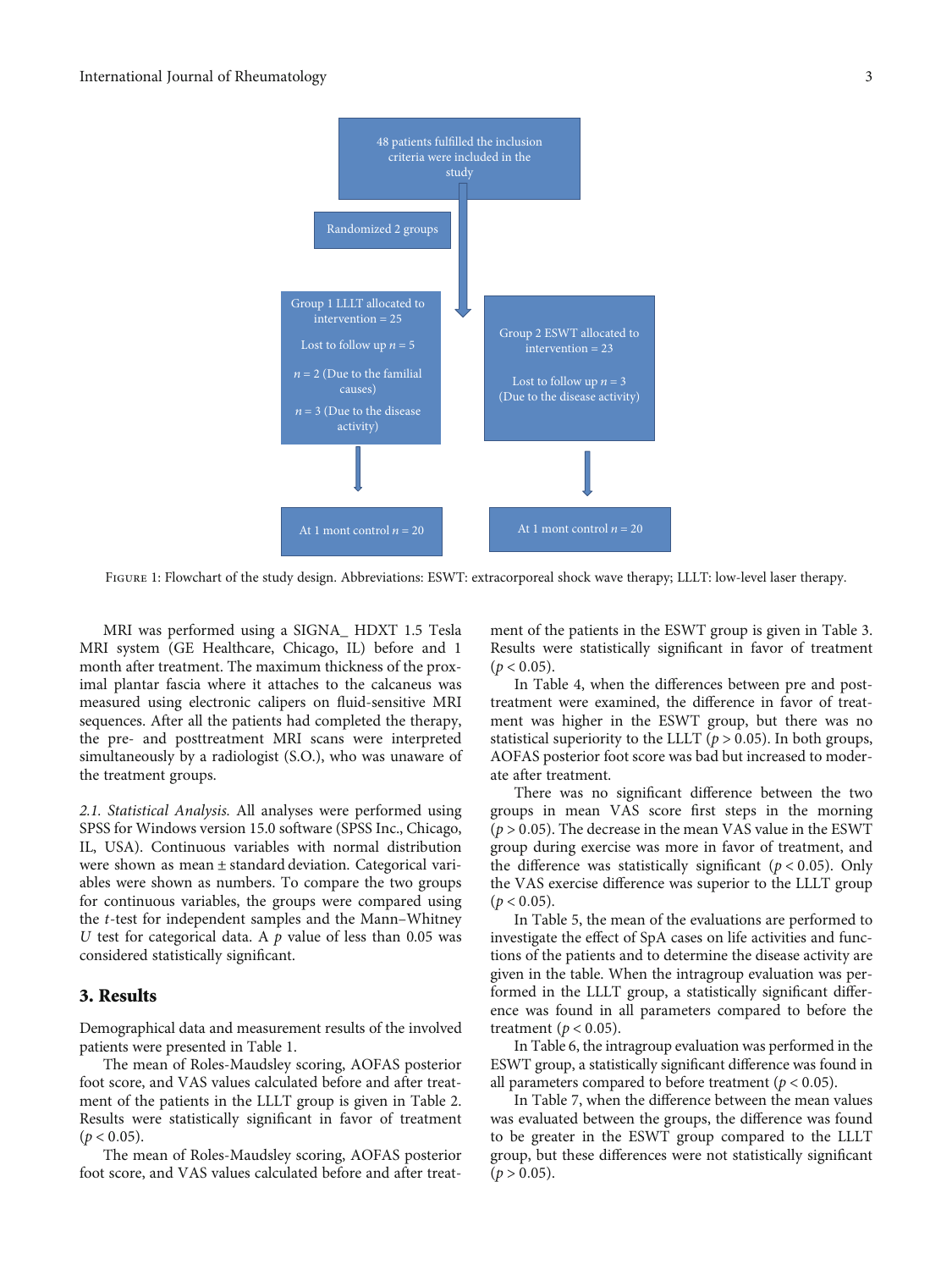<span id="page-3-0"></span>

|             |                   | LLLT group                     | ESWT group                       | $p$ value | All patients                   |
|-------------|-------------------|--------------------------------|----------------------------------|-----------|--------------------------------|
|             |                   | $n\left(\%\right)$             | $n\left(\%\right)$               |           | $n(\%)$                        |
| Sex         | Men               | $10(50\%)$                     | 10 (50%)                         |           | 20(50%)                        |
|             | Women             | $10(50\%)$                     | $10(50\%)$                       | 1.00      | $20(50\%)$                     |
| Age         |                   | $37.00 \pm 10.33$              | $38.55 \pm 9.57$                 | 0.620     | $37.78 \pm 9.86$               |
|             | BMI (min-max)     | $27.15 \pm 4.99$ (20.42-35.94) | $28.36 \pm 5.17 (20.31 - 38.29)$ | 0.469     | $27.60 \pm 5.05$ (20.31-38.29) |
| $(min-max)$ | SpA period (year) | $5.68 \pm 5.11$ (1.5-18)       | $5.35 \pm 4.87(2-20)$            | 0.838     | $5.51 \pm 4.93$ (1.5-20)       |
| AS          |                   | 4(20%)                         | 3(15%)                           |           | 7(17.5%)                       |
| PsA         |                   | 3(15%)                         | 3(15%)                           |           | 6(15%)                         |
| EA          |                   | $\mathbf{0}$                   | $2(10\%)$                        |           | 2(5%)                          |
| ReA         |                   | $2(10\%)$                      | $\mathbf{0}$                     | p > 0.05  | 2(5%)                          |
| uSpA        |                   | 11 (55%)                       | 12 (60%)                         |           | 23 (57.5%)                     |
|             | Heelpainduration  | $18.75 \pm 14.96$              | $18.90 \pm 16.68$                | 0.976     | $18.83 \pm 15.64$              |
| (month)     |                   |                                |                                  |           |                                |
| $(min-max)$ |                   | $(6-48)$                       | $(6 - 60)$                       |           | $(6-60)$                       |

TABLE 1: Characteristics of the patients in the two study groups.

Abbreviations: BMI: body mass index; AS: ankylosing spondylitis; PsA: psöriatic arthritis: EA: enteropathic arthritis; ReA: reactive arthritis; uSpA: undifferentiated spondyloarthritis.

Table 2: Pre- and posttreatment AOFAS posterior foot score, RMS score, and VAS score first steps in the morning and VAS exercise results in the LLLT group (*n*: 20).

|                                      | Pretreatment<br>Mean $\pm$ SD | Posttreatment<br>Mean $\pm$ SD | <i>p</i> value |
|--------------------------------------|-------------------------------|--------------------------------|----------------|
| AOFAS posterior foot score           | $64.30 \pm 8.856$             | $75.25 \pm 2.447$              | 0.001          |
| Roles-Maudley score                  | $2.95 \pm 0.51$               | $2.00 \pm 0.56$                | 0.001          |
| VAS score first steps in the morning | $69.75 \pm 8.025$             | $38.50 \pm 12.042$             | 0.001          |
| VAS exercise                         | $75.50 + 9.720$               | $48.50 \pm 12.258$             | 0.001          |

Table 3: Pre- and posttreatment AOFAS posterior foot score, RMS score, and VAS score first steps in the morning and VAS exercise results in the ESWT group (*n*: 20).

|                                      | Pretreatment<br>$Mean \pm SD$ | Posttreatment<br>Mean $\pm$ SD | p value |
|--------------------------------------|-------------------------------|--------------------------------|---------|
| AOFAS posterior foot score           | $63.90 \pm 11.59$             | $75.80 \pm 8.78$               | 0.001   |
| Roles-Maudley score                  | $3.00 \pm 0.64$               | $1.85 \pm 0.58$                | 0.001   |
| VAS score first steps in the morning | $67.75 \pm 8.95$              | $34.50 \pm 9.58$               | 0.001   |
| VAS exercise                         | $78.00 \pm 7.67$              | $44.00 \pm 13.43$              | 0.001   |

Table 4: Comparisons of the differences between posterior foot AOFAS before and after treatment, VAS score first steps in the morning and exercise, and Roles-Maudley score.

|                                                 | LLLT group<br>$Mean \pm SD$ | ESWT group<br>$Mean \pm SD$ | p value |
|-------------------------------------------------|-----------------------------|-----------------------------|---------|
| AOFAS difference                                | $10.65 \pm 6.19$            | $11.90 \pm 6.83$            | 0.548   |
| VAS exercise difference                         | $26.75 \pm 7.65$            | $34.00 \pm 8.36$            | 0.011   |
| VAS score first steps in the morning difference | $31.00 \pm 7.71$            | $33.25 \pm 4.94$            | 0.279   |
| Roles-Maudley score difference                  | $0.95 \pm 0.60$             | $1.15 \pm 0.48$             | 0.257   |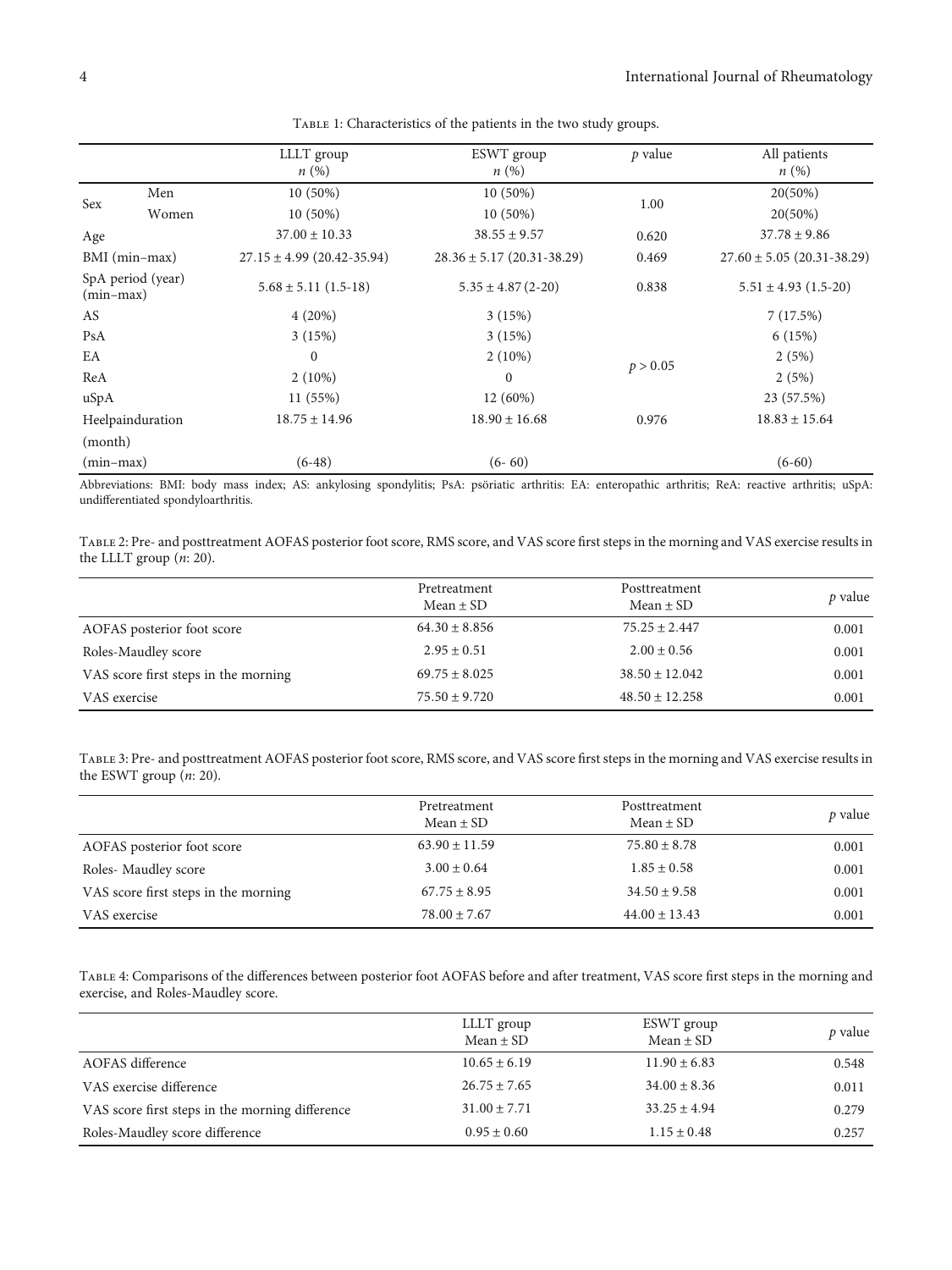<span id="page-4-0"></span>Table 5: Results of clinical parameters evaluation in the LLLT group  $(n: 20)$ .

|               | Pre-treatment<br>Mean $\pm$ SD | Posttreatment<br>Mean $\pm$ SD | p value |
|---------------|--------------------------------|--------------------------------|---------|
| ASOoL         | $12.00 \pm 2.865$              | $8.80 + 2.375$                 | 0.001   |
| <b>BASFI</b>  | $3.63 \pm 0.75$                | $3.05 \pm 0.585$               | 0.001   |
| <b>BASDAI</b> | $3.85 \pm 0.480$               | $3.57 \pm 0.561$               | 0.001   |
| <b>MASES</b>  | $4.00 \pm 1.55$                | $3.20 \pm 1.36$                | 0.003   |

Table 6: Results of clinical parameters evaluation in ESWT group (*n*: 20).

|               | Pretreatment<br>Mean $\pm$ SD | Posttreatment<br>Mean $\pm$ SD | $p$ value |
|---------------|-------------------------------|--------------------------------|-----------|
| ASOoL         | $11.45 \pm 2.21$              | $8.20 \pm 2.66$                | 0.001     |
| <b>BASFI</b>  | $3.58 + 0.850$                | $2.94 + 0.755$                 | 0.001     |
| <b>BASDAI</b> | $3.70 \pm 0.512$              | $3.31 \pm 0.620$               | 0.001     |
| <b>MASES</b>  | $3.95 \pm 1.14$               | $3.55 \pm 0.82$                | 0.011     |

Table 7: Comparison of differences between groups of pre- and posttreatment results of ASQoL, BASDAI, BASFI, and MASES.

|                          | LLLT group<br>Mean $\pm$ SD | ESWT group<br>$Mean \pm SD$ | p value |
|--------------------------|-----------------------------|-----------------------------|---------|
| ASOoL difference         | $3.10 \pm 1.61$             | $3.25 \pm 1.71$             | 0.777   |
| <b>BASDAI</b> difference | $0.28 \pm 0.23$             | $0.38 + 0.28$               | 0.226   |
| <b>BASFI</b> difference  | $0.57 + 0.48$               | $0.63 + 0.37$               | 0.663   |
| MASES difference         | $0.80 \pm 0.89$             | $0.40 \pm 0.59$             | 0.104   |

In Table [8,](#page-5-0) the mean thickness of the plantar fascia measured by MRI in the laser group was 4*:*43 ± 0*:*984 (min:  $3.6$  mm, max  $8.50$  mm) before treatment and  $3.66 \pm$ 0*:*613 (min: 2.9 mm, max: 5.50 mm) after treatment. In the ESWT group, the mean thickness of the plantar fascia measured by MRI was 4*:*50 ± 0*:*421 (min: 3.80 mm, max: 5.40 mm) before treatment and 3*:*75 ± 0*:*423 (min: 3.0 mm, max: 4.50 mm before treatment), respectively. This decrease was found to be statistically significant after treatment  $(p > 0.05)$ . The difference of plantar fascia thickness was slightly higher in the LLLT group compared to the ESWT group, but this difference was not statistically significant  $(p > 0.05)$ .

In Table [9,](#page-5-0) the correlation between MASES and BASFI and BASDAI was found to be statistically significant and moderately positive ( $p < 0.05$ ). There was a statistically significant positive correlation between SpA disease duration and BASMI ( $p < 0.05$ ). The correlation between plantar fascia thickness and BASFI and BASDAI was found to be moderately positive  $(p < 0.05)$ . The correlation between the duration of plantar fasciitis and the pretreatment values of BASDAI was statistically significant and moderately positive  $(p < 0.05)$ .

#### 4. Discussion

Plantar fasciitis is a chronic inflammatory disorder of the fascial enthesis. Enthesitis is a distinctive pathological feature of spondyloarthritis [[18](#page-7-0)]. The most important symptom of plantar fasciitis is pain. Physical therapy agents play an important role in relieving pain and inflammation in SpA.

In this randomized study, patients followed with SpA diagnosis and having heel pain at least 6 months, diagnosed with PF differentially by physical examination, and with symptoms that did not regress with first step conservative treatment are divided into two groups randomized.

The mean of the BMI from the demographical data of the patients was  $27.60 \pm 5.05 \text{ kg/m}^2$ ; the patients were overweighted according to World Health Organization classification (BMI: 25.00-29.99, overweighted). The most important mechanical factor leading to plantar fasciitis is overweight [\[19\]](#page-7-0). In a study search for the relationship between obesity and SpA, overweighted obese SpA patients are stated to be with less success in treatment than normal-weight SpA patients [[20](#page-7-0)].

The incidence of plantar fasciitis increases with age. Rudwaleit et al. performed a study with patients of AS and axial SpA. The mean age of patients with axial SpA was 36*:*1 ± 10*:*6 years, and the average age of onset of disease was  $33.2 \pm 10.5$  [\[21\]](#page-7-0). In our study, the mean age of the patients was 37*:*78 ± 9*:*86 years, and the average age of onset of disease was 31*:*45 ± 9*:*86 years. So we found that demographic values are close to those in the literature.

There are many physical therapy methods used in conservative treatment of plantar fasciitis but in the last years especially LLLT and ESWT have gained popularity in recent years [[2](#page-6-0)].

In the 2014 heel pain guide, LLLT indicated reduced heel pain and limitation of foot activity, and it was recommended for plantar fasciitis treatment at the level of C evidence [[22](#page-7-0)]. One of the Cochrane studies associated with the painreducing effect of LLLT therapy (LLLT) in the rheumatologic diseases states that it was an effective way to decrease the pain and morning stiffness [\[23\]](#page-7-0).

In animal studies, different doses of LLLT were examined and 50 mW was found to be more effective on inflammatory mediators such as IL-1*β* and IL-6 and inflammatory cell inhibition than 100 mW [[24](#page-7-0)]. IL-1 and TNF-*α* play an important role in inflammation in SpA, a chronic inflammatory disease. Our study is aimed at showing that LLLT has an analgesic effect on neurotransmitter secretion such as serotonin, and additionally, it has an anti-inflammatory effect by reducing TNF-*α* levels. A similar dose (50 mW) has been applied in the studies and the correlation of the disease activity parameters with clinical improvement is consistent with the data in our study [\[25\]](#page-7-0).

Harjacek et al. applied LLLT Ga-Al-As with 2.5-3 J/m<sup>3</sup> dose to enthesitis regions of 20 juvenile SpA patients with plantar fasciitis (12 girls, 8 boys, mean age 11.4) and one month after treatment the pain level was evaluated by VAS. VAS level was significantly decreased (decreased from 6 to 1.3). As a result of this study, the anti-inflammatory, analgesic, and antiedematous effectiveness of LLLT were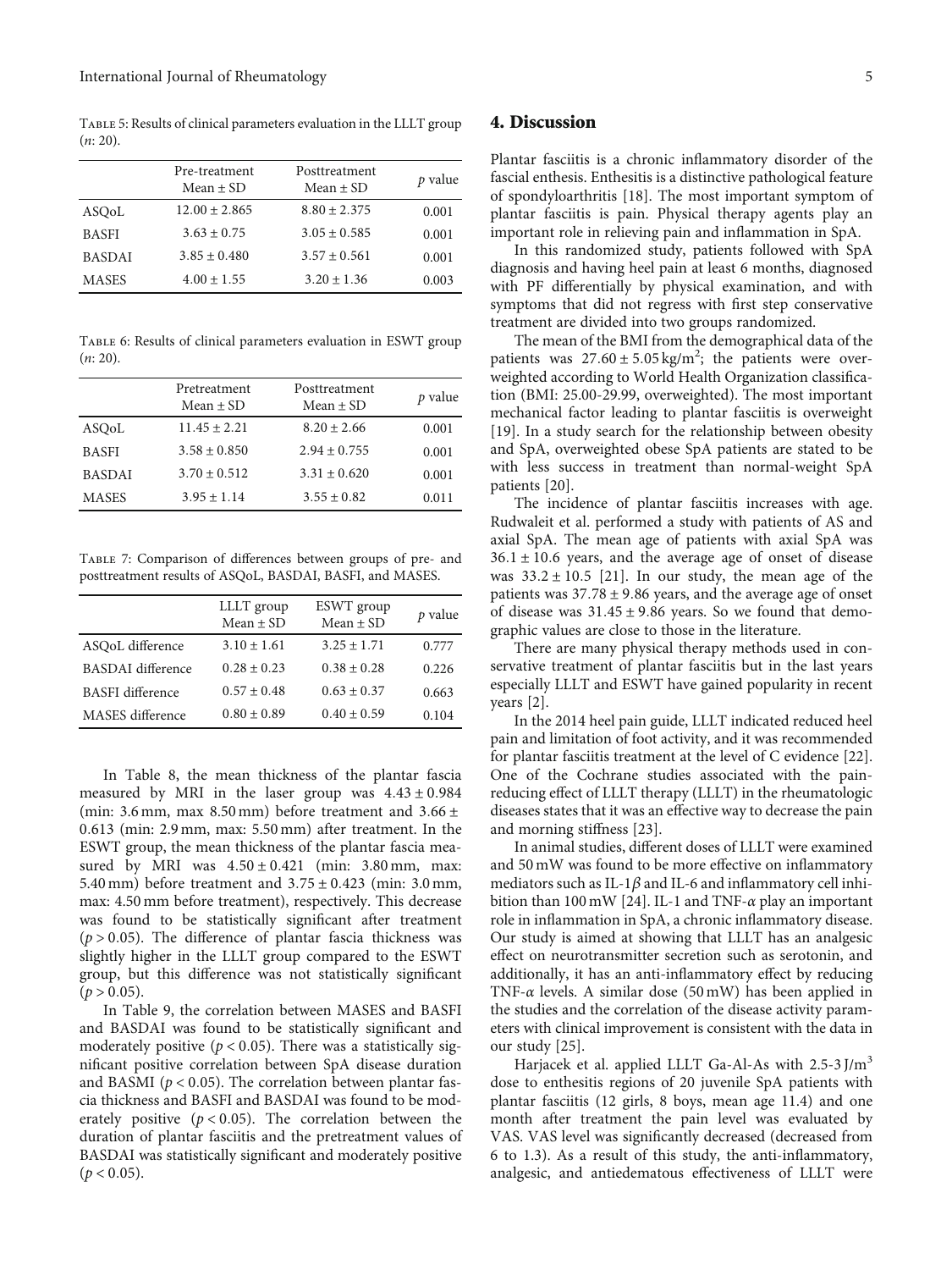<span id="page-5-0"></span>

|                                                        | Before treatment<br>Mean $\pm$ SD | After treatment<br>Mean $\pm$ SD | $p$ value |
|--------------------------------------------------------|-----------------------------------|----------------------------------|-----------|
| Plantar fascia thickness (mm) in the LLLT group        | $4.43 \pm 0.984$                  | $3.66 \pm 0.613$                 | 0.001     |
| Plantar fascia thickness (mm) in the ESWT group        | $4.50 \pm 0.421$                  | $3.75 \pm 0.423$                 | 0.001     |
| Plantar fascia difference in the treatment groups (mm) | $0.772 \pm 0.549$                 | $0.750 \pm 0.241$                | 0.277     |

Table 8: Magnetic resonance imaging findings in the LLLT and ESWT groups.

Table 9: MASES and SpA disease duration correlation between plantar fascia thickness in MRI, ASQoL, BASFI, and BASDAI.

|               | Plantar fascia<br>thickness in MRI<br>(mm) | <b>MASES</b><br>before<br>treatment | SpA<br>disease<br>duration | Plantar<br>fasciitis<br>duration |
|---------------|--------------------------------------------|-------------------------------------|----------------------------|----------------------------------|
| ASOoL         | p: 0.809                                   | p: 0.656                            | p: 0.140                   | p: 0.098                         |
|               | $r: -0.040$                                | r: 0.073                            | r: 0.238                   | r: 0.256                         |
| <b>BASFI</b>  | p: 0.035                                   | p: 0.048                            | p: 0.113                   | p: 0.089                         |
|               | r: 0.335                                   | r: 0.314                            | r: 0.255                   | r: 0.272                         |
| <b>BASDAI</b> | p: 0.035                                   | p: 0.008                            | p: 0.385                   | p: 0.012                         |
|               | r: 0.335                                   | r: 0.414                            | r: 0.141                   | r: 0.392                         |
|               |                                            |                                     |                            |                                  |

*r*: correlation coefficient  $(0-0.25)$  = weak,  $0.25-0.50$  = medium, 0.50- $0.75$  = strong, and  $0.75 - 1$  = very strong).

emphasized [\[26\]](#page-7-0). This study was similar to our study in terms of using VAS and was performed in inflammatory plantar fasciitis.

A large number of randomized controlled trials were done to investigate ESWT efficacy in the treatment of plantar fasciitis. Shock waves have local anti-inflammatory effects. It has been shown that shock waves used in wound healing increase new vessel formation, regeneration, and create an antimicrobial environment [[27\]](#page-7-0).

In a meta-analysis published in 2013, it was stated that ESWT had an effect on pain and function in tendinopathies and no side effects were seen. However, there is no complete and standard consensus on the implementation protocol of ESWT. In the treatment of chronic plantar fasciitis, ESWT decreased pain scores and its effect was reported to last for 12 months. ESWT is reported to be useful as a safer and more effective method in chronic cases [[28](#page-7-0)]. The patients in our study were also chronic cases whose symptoms persisted despite other conservative treatments for at least 6 months and similar to the literature; we found that the treatments were effective. In our study, the effect of ESWT on pain is evaluated by VAS and the pain score of the individuals during exercise was significantly decreased  $(p = 0.001)$ . We found ESWT superior to LLLT when we compare the two groups ( $p = 0.011$ ).

Cosentino et al. investigated the efficacy of ESWT for calcaneal enthesopathy in 60 patients with heel pain and observed a significant decrease in VAS. Pain scores at rest and during activity 1 and 3 months after treatment. Changes in the entophyte structure were evaluated by ultrasonography, and no statistically significant difference was observed immediately after the treatment, but after 1 month there was a significant difference. He stated that ESWT may be

effective in reducing pain, inflammation, edema, and altering entophyte morphology with this study [[29](#page-7-0)].

In a study of patients with chronic plantar fasciitis, endoscopic surgery was compared with ESWT  $(0.22 \text{ mJ/mm}^2)$ , total 1,500 shocks, 4 sessions maximum painful point, and around 2 cm area) and evaluated with American Orthopaedic Foot and Ankle Society (AOFAS) and Roles-Maudsley scoring. It was found that it provided tissue healing with controlled inflammation and the effects started on the 3rd week after the treatment and the effects continued until one year. It has been reported that ESWT may be a noninvasive treatment that should be performed before surgery. In a study comparing ESWT and surgery, patients were called for a check-up after 3 weeks to assess treatment efficacy [\[30\]](#page-7-0). As we aimed to show the response to treatment and to show the efficacy of the treatment, the controls were performed at 1 month after the treatment.

Enthesopathy has been reported to be the most important factor affecting the quality of life in the inflammatory disease [\[31\]](#page-7-0). In our study, VAS, ASQoL, BASDAI, BASFI, and MASES values used to evaluate pain, functionality, and disease activity of SpA patients were significantly decreased after treatment (*p* < 0*:*05). In a study investigating the effect of LLLT on pain and functionality in AS patients, individuals (*n* = 37) were divided into two groups; Ga-Al-As LLLT with a power of  $30 \text{ mW}$ ,  $n = 18$  and the other group  $(n = 18)$  underwent placebo LLLT application and VAS, BASDAI, BASFI, and ASQoL were used as scales. VAS (*p* < 0*:*05), ASQoL (*p* < 0*:*01), and BASDAI (*p* < 0*:*001) showed significant improvement at the end of treatment and at 2 months after treatment ( $p < 0.05$ ). However, no statistically significant difference was found between treatment and placebo groups [\[32\]](#page-7-0).

In the study, comparing some variables with BASDAI, it was found that the presence of enthesitis reflected active disease and was higher in SpAs with enthesitis [\[33\]](#page-7-0). We included patients with BASDAI < 4 in our study.

In the study of Zhu et al., MRI was performed to monitor acute (after 24 hours) changes after a single session of 1500 shock wave pulsed ESWT treatment on the patients with chronic plantar fasciitis. Plantar fascia thickness and spur were examined with T1 sequence; the presence of calcaneal bone marrow edema and soft tissue edema were examined with T2 fat-suppressed sequence. After ESWT administration, soft tissue edema increased and plantar fascia thickness did not change in the acute period [\[34\]](#page-7-0). This study is important for us in terms of showing the revascularization effect of ESWT in the acute phase and the use of MRI.

To investigate the relationship between SpA disease duration and patients' quality of life, disease activity, and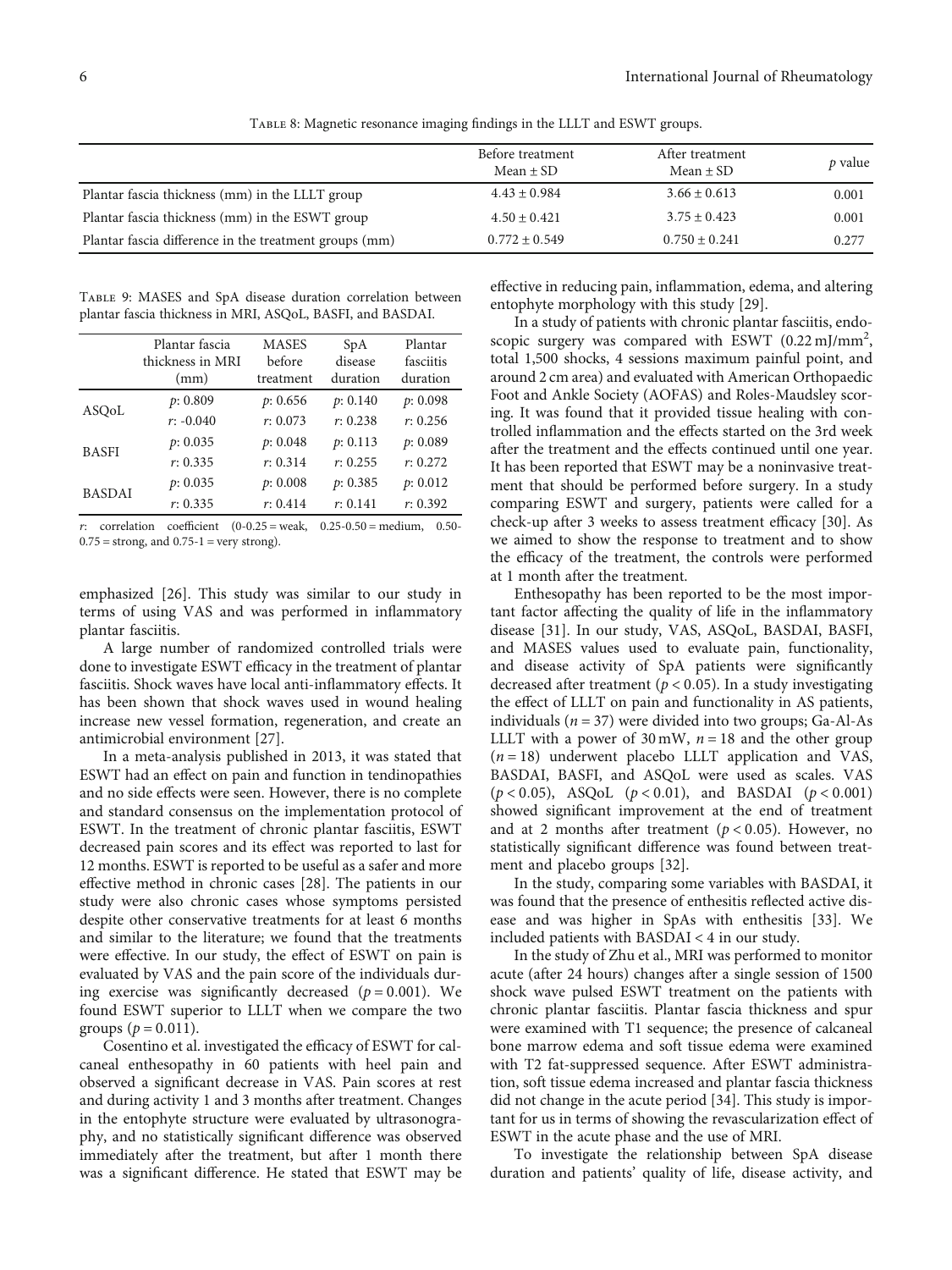<span id="page-6-0"></span>metrological measurements, we looked at the correlation between ASQoL, BASDAI, and BASMI. We found that the correlation between SpA disease duration and BASMI was statistically significant and correlated positively with each other ( $p < 0.05$ ). We thought that our patients were exposed to inflammation with prolonged duration of the disease and consequently increased joint movements.

In our study, the correlation of disease parameters was evaluated and the result was statistically significant. A moderate positive correlation was found between MASES, BASFI, and BASDAI. Similarly, in another study evaluating AS patients with enthesitis, there was a correlation between MASES and BASFI, BASDAI, and Short form-36 (SF-36), but any correlation was found between disease duration and laboratory values [\[35\]](#page-7-0). In our study, there was no significant correlation between MASES and SpA disease duration and plantar fasciitis duration. As mentioned previously, sometimes enthesitis pain can be the first symptom of SpA.

We found anti-inflammatory and analgesic effects of LLLT and ESWT statistically significant as it was the primary aim of our study. For the second aim of the study, we found significant results in both of the groups when we correlated the parameters of disease evaluation with clinical parameters. We did not observe any side effects of the treatment methods.

#### 5. Conclusion

We used clinical scales to evaluate the efficacy of LLLT and ESWT in the treatment of inflammatory plantar fasciitis. We found significant results in favor of treatment in both groups. These findings suggest that LLLT and ESWT may be beneficial in the treatment of plantar fasciitis in the dose, frequency, and duration we used in our study.

In conclusion, we found that LLLT and ESWT significantly reduced the pain experienced with plantar fasciitis, providing clinical improvement.

#### 6. Study Limitations

The present study had several limitations. The first and most important limitation was the short follow-up period. Second, the sample size of the study was relatively limited. We could not include a placebo group because of ethical concerns.

With this study, we wanted to state that plantar fasciitis, which is common in patients with Spondilaoarthritis, can be treated with electrotherapy, and its effectiveness can be demonstrated by clinical and imaging methods.

It is a study that may be important in terms of demonstrating the effectiveness of physical therapy methods with clinical and imaging methods.

#### Data Availability

All the authors allow the data are fully available without restriction.

#### Ethical Approval

The study was approved by Local Ethics Committee of University.

#### Consent

The informed consent form was filled out by all participants.

#### Conflicts of Interest

No conflict of interest was declared by the authors.

#### References

- [1] L. H. Gill, "Plantar fasciitis: diagnosis and conservative management," The Journal of the American Academy of Orthopaedic Surgeons, vol. 5, no. 2, pp. 109–117, 1997.
- [2] M. Roxas, "Plantar fasciitis: diagnosis and therapeutic considerations alternative medicine," Review, vol. 10, no. 2, pp. 83– 93, 2005.
- [3] T. Kumai and M. Benjamin, "Heel spur formation and the subcalcaneal enthesis of the plantar fascia," The Journal of Rheumatology, vol. 29, no. 9, pp. 1957–1964, 2002.
- [4] S. Ozgocmen and M. A. Khan, "Current concept of spondyloarthritis: special emphasis on early referral and diagnosis," Current Rheumatology Reports, vol. 14, no. 5, pp. 409–414, 2012.
- [5] R. P. Poggenborg, I. Eshed, M. Østergaard et al., "Enthesitis in patients with psoriatic arthritis, axial spondyloarthritis and healthy subjects assessed by 'head-to-toe' whole-body MRI and clinical examination," Annals of the Rheumatic Diseases, vol. 74, no. 5, pp. 823–829, 2015.
- [6] I. Eshed, M. Bollow, D. G. McGonagle et al., "MRI of enthesitis of the appendicular skeleton in spondyloarthritis," Annals of the Rheumatic Diseases, vol. 66, no. 12, pp. 1553–1559, 2007.
- [7] M. Abreu, C. Chung, L. Mendes, A. Mohana-Borges, D. Trudell, and D. Resnick, "Plantar calcaneal enthesophytes: new observations regarding sites of origin based on radiographic, MR imaging, anatomic, and paleopathologic analysis," Skeletal Radiology, vol. 32, no. 1, pp. 13–21, 2003.
- [8] B. Ordahan, A. Y. Karahan, and E. Kaydok,"The effect of highintensity versus low-level laser therapy in the management of plantar fasciitis: a randomized clinical trial," Lasers in Medical Science, vol. 33, no. 6, pp. 1363–1369, 2018.
- [9] A. Skopljak, M. Muftic, A. Sukalo, I. Masic, and L. Zunic, "Pedobarography in diagnosis and clinical application," Acta Informatica Medica, vol. 22, no. 6, pp. 374–378, 2014.
- [10] J. A. Ogden, A. Toth-Kischkat, and R. Schultheiss, "Principles of shock wave therapy," Clinical Orthopaedics and Related Research, vol. 387, pp. 8–17, 2001.
- [11] J. D. Rompe, C. J. Kirkpatrick, K. Kullmer, M. Schwitalle, and O. Krischek, "Dose-related effects of shock waves on rabbit tendo Achillis," Journal of Bone and Joint Surgery British Volume, vol. 80-B, no. 3, pp. 546–552, 1998.
- [12] G. Türkoğlu, A. Y. Karahan, and H. E. Akkurt, "Extracorporeal shockwave therapy versus kinesiology taping in the management of plantar fasciitis: a randomized clinical trial," Archives of Rheumatology, vol. 32, no. 3, pp. 227–233, 2017.
- [13] T. A. Kalyon, "LLLT. Ġç," in Elektroterapi, N. Tuna, Ed., pp. 196–202, Nobel Tıp Kitabevi, Ġstanbul, 1989.